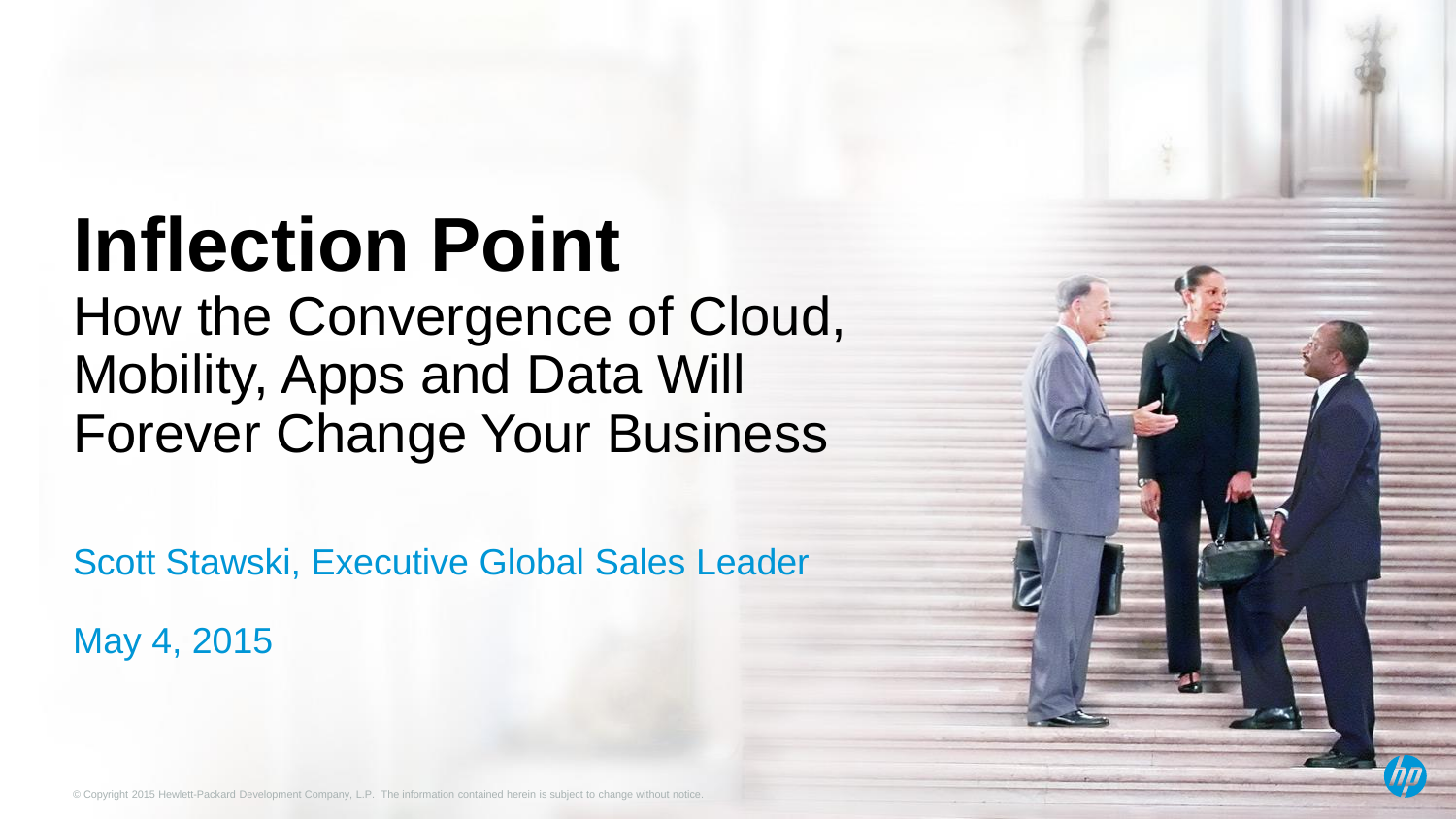# **Introduction**

- Executive responsible for major account, global client sales
- 2<sup>nd</sup> Largest Oracle Technology Services Company
- Avid barefoot Bluewater sailor
- Vintner for Prosper Estates Vineyards
- Pearson/FT Press. Publishing August 2015. *Inflection Point. How the Convergence of Cloud, Mobility, Apps and Data Will Forever Change Your Business*







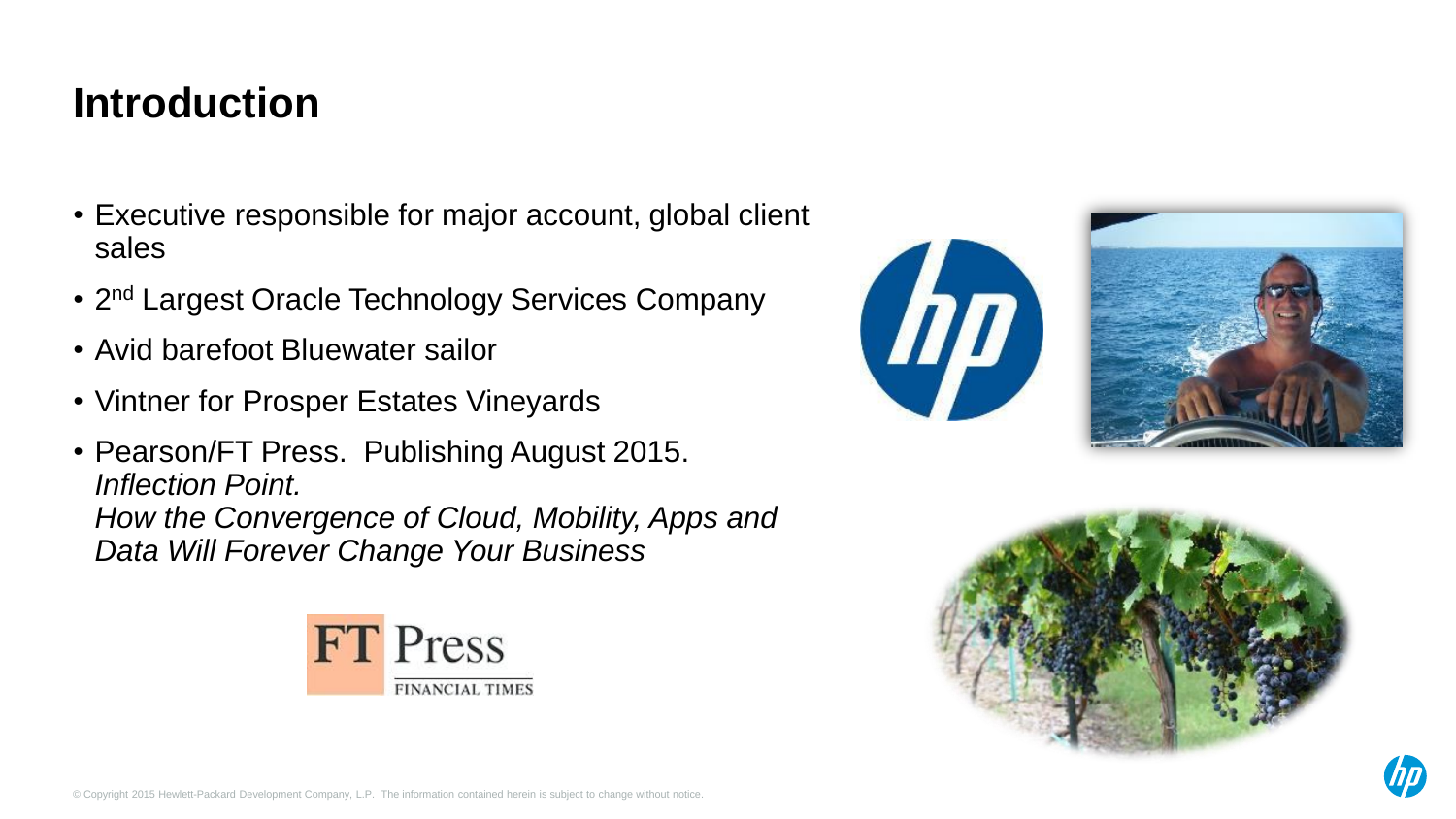# **How Things Have Changed**

We are only at the beginning of a major round of disruption.





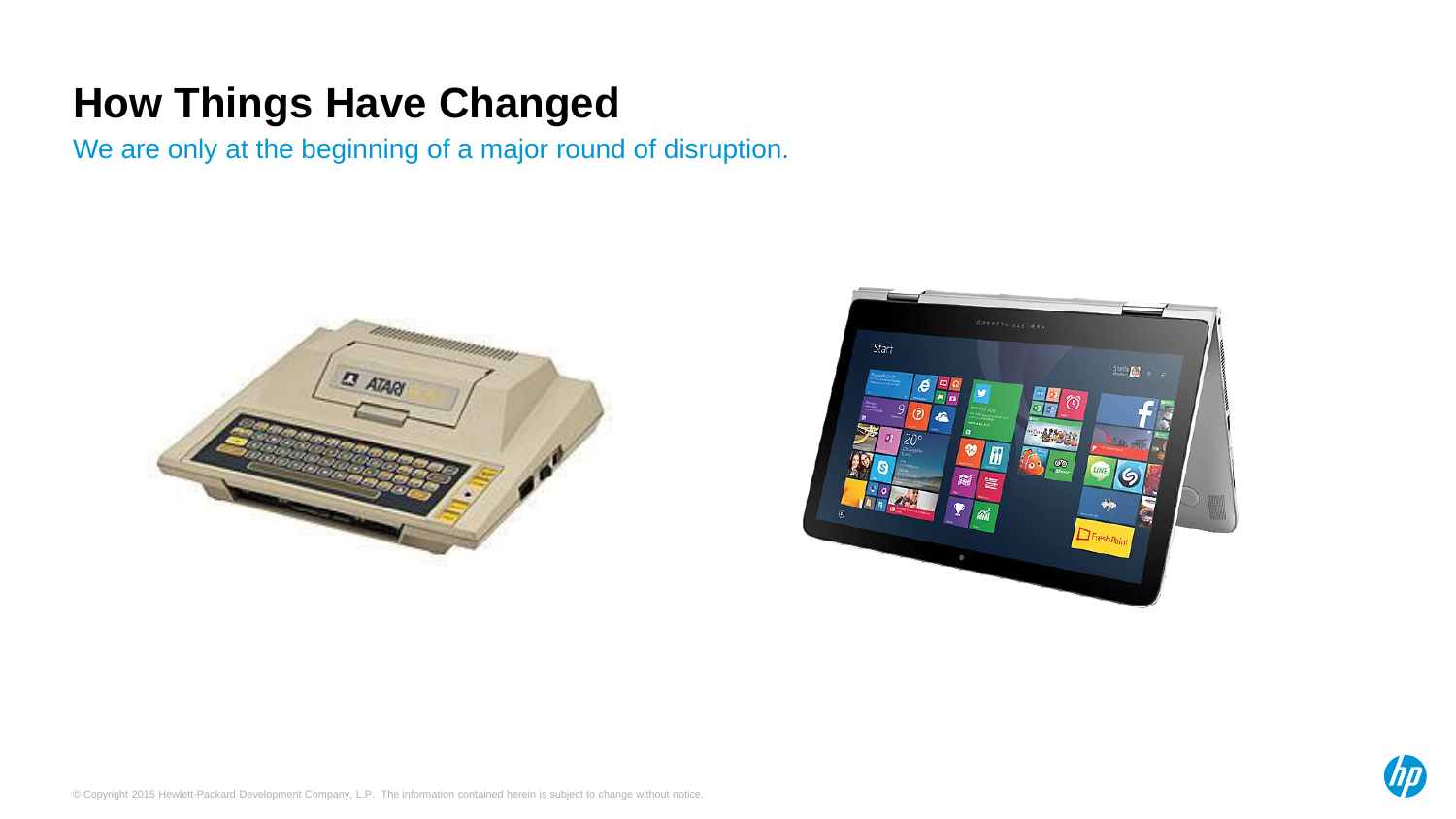# **Thesis**

Today's dynamic business environment demands a company have a fanatical focus on its core competency. It must have a Continual Transformation Environment (CTE) operating model that gives the flexibility for rapid business change. This CTE environment will ensure competitive advantage.

This CTE is powered by the convergence of trends in cloud, data, mobility, and Software as a Service (SWaaS) which will dramatically change the operational IT landscape for businesses. Companies will move to a consumption-based, utility environment powered by business user selection of the technology enablers and business process providers necessary to best perform their functions.

The IT department of today will transform into a brokerage of these IT services, with functions and processes outside the company's core competency handled by an ecosystem of trusted partners and providers

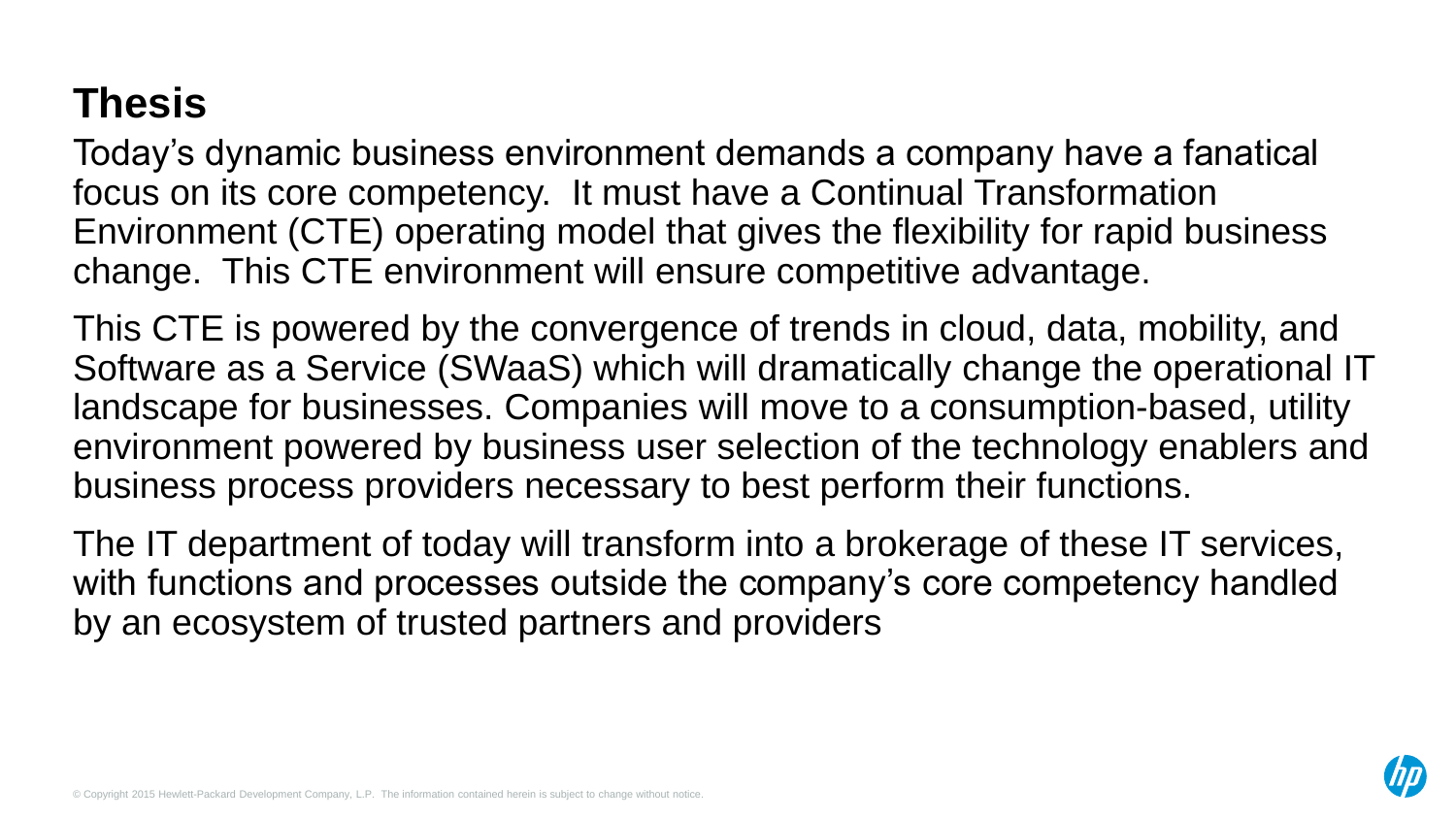## **Agenda**

- **Introduction**
- **Inflection Point = Massive Business Disruption**
- **Core Competency and Competitive Advantage**
- **Continual Transformation Environment**
	- **Cloud as the Base**
	- **The Mobile World**
	- **The Enterprise App Store**
	- **Data as the Core Asset**
- **The IT Department of the Future**

© Copyright 2015 Hewlett-Pack-rd Development Company, L.P. The information contained herein is subject to change without notice.

• **Where Do We Go From Here?**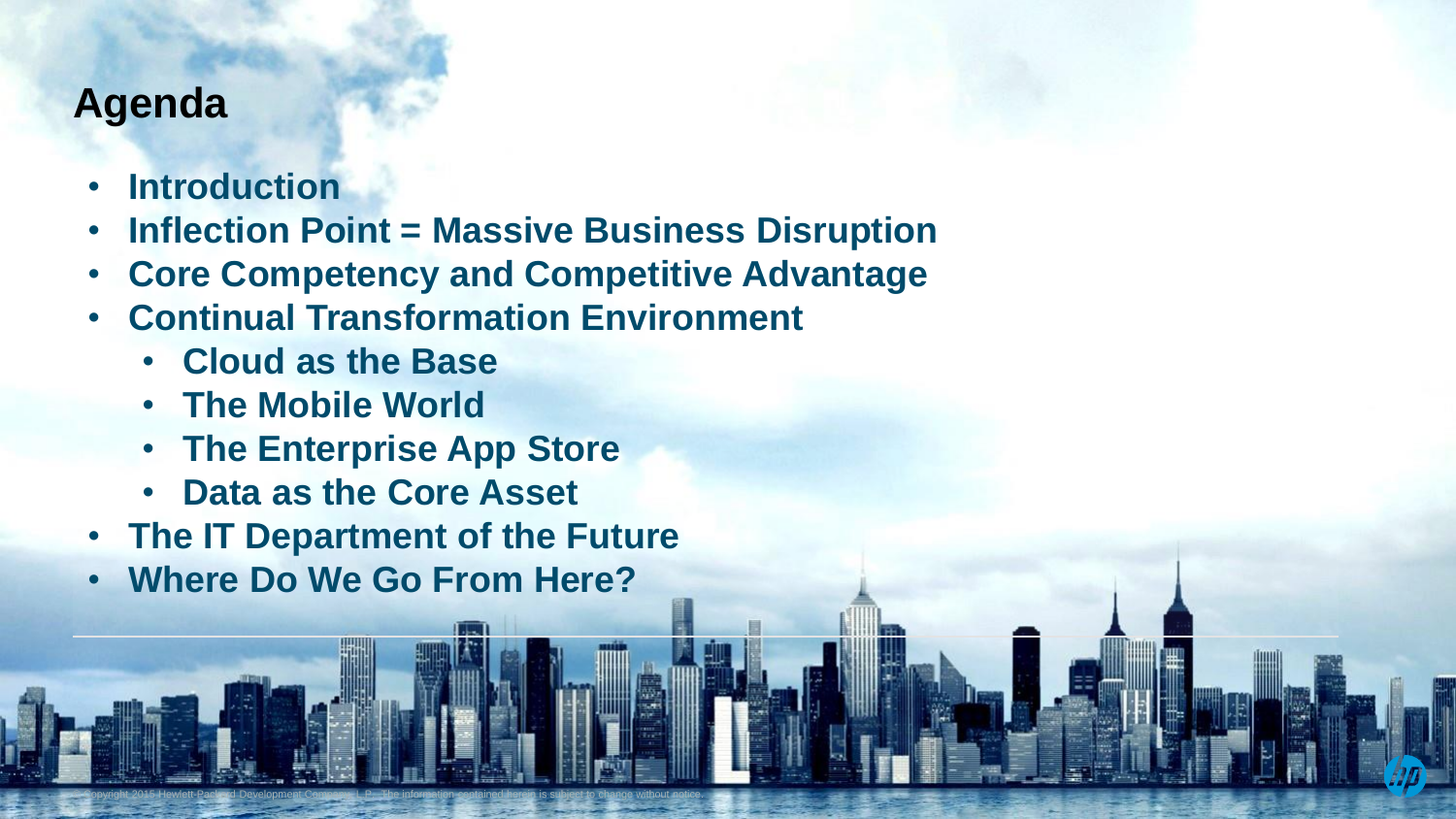# **Inflection Point**

Today's business environment is more than dynamic. Distinct trends are creating an inflection point resulting in massive business disruption



# **Speed of Technology Change is Now Exponential not Linear**

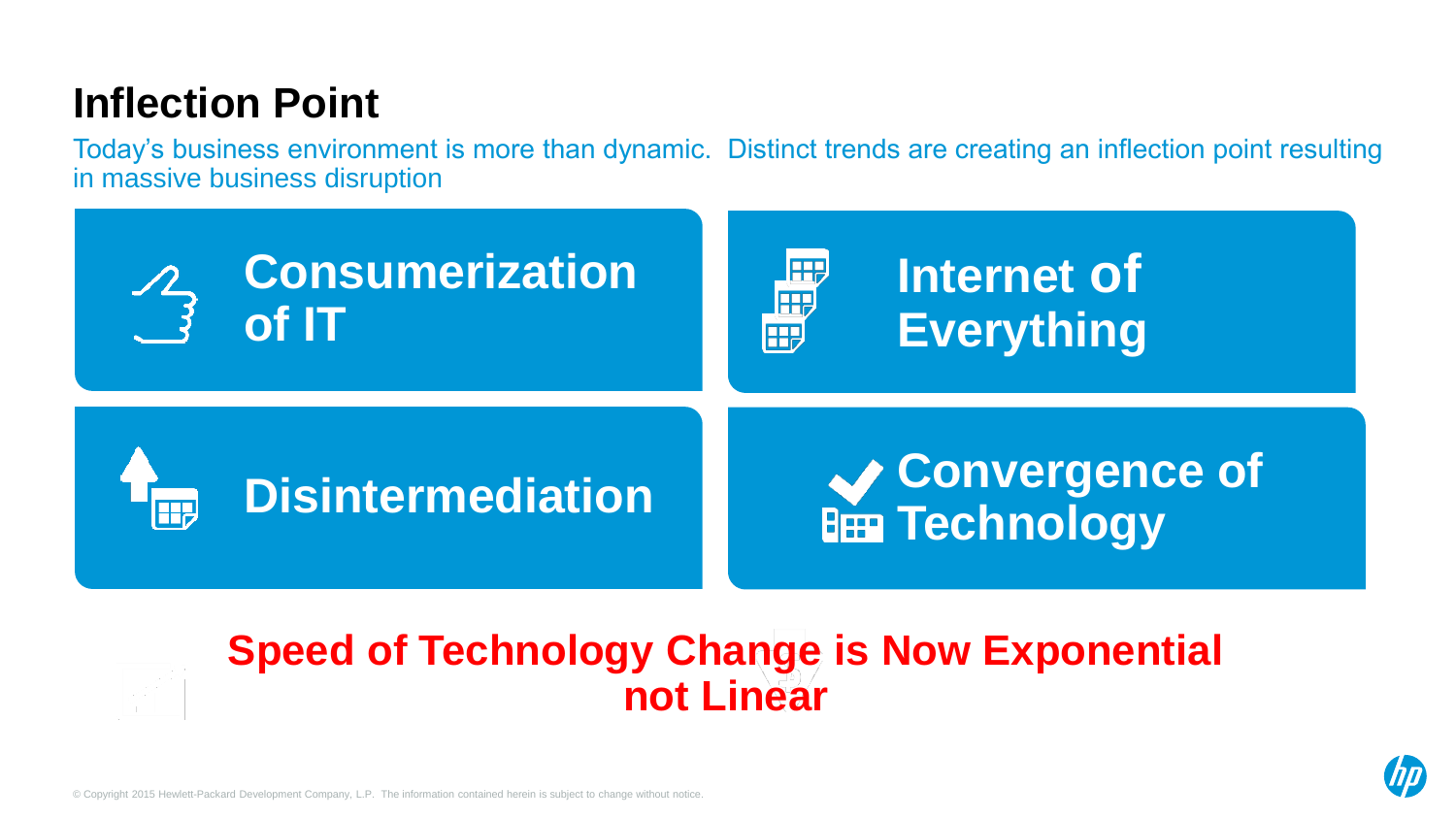# **Core Competency and Competitive Advantage**

To overcome and positively utilize today's inflection points, company's must have a fanatical focus on core competency and an operating model that drives competitive advantage

## • **Core Competency**

According to Prahalad and Hamel, a core competency is "a harmonized combination of multiple resources and skills that distinguish a firm in the marketplace." Core competencies fulfill three criteria:

- They provide potential access to a wide variety of markets
- They make a significant contribution to the company's customers
- They are difficult for competitors to imitate

## • **Competitive Advantage**

Porter argues that competitive advantage occurs when an organization develops an attribute or combination of attributes that allows it to outperform its competitors. According to Porter, there are four major strategies to build competitive advantage:

- Cost Leadership Strategy
- Differentiation Strategy
- Innovation Strategy
- Operational Effectiveness Strategy

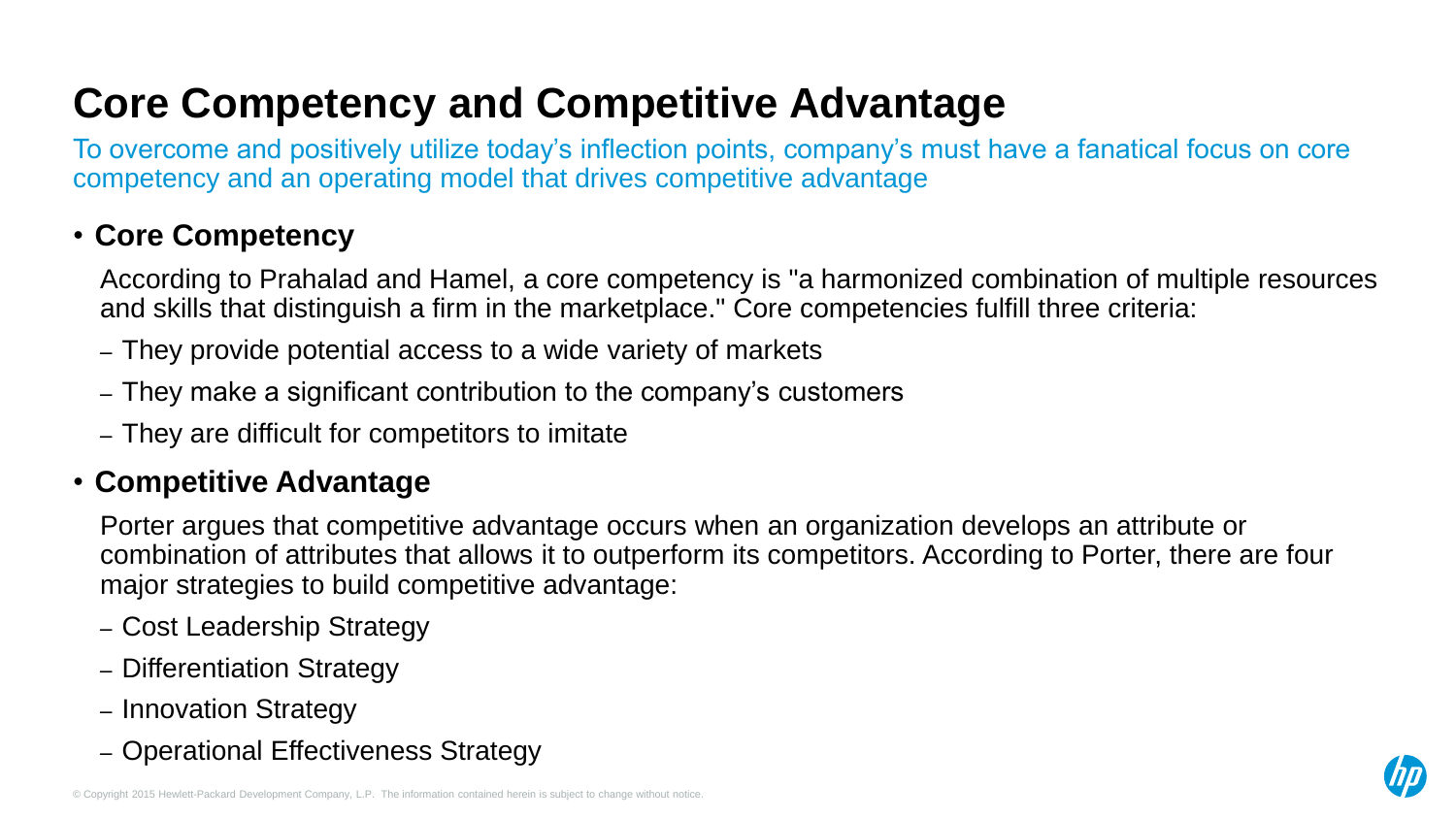# **The Continual Transformation Environment (CTE)**

A CTE operating model allows a company to focus on its core competency AND provide the flexibility for real-time action and transformation that drives competitive advantage.

- Apply trends and overall inflection point to your business sector
- The Six Pillars of the Continual Transformation Environment operating model defined
	- 1. Company "owned" business functions are directly tied to the company's core competency
	- 2. Non-core competency functions are "divested" from the company and provided by an eco-system of trusted partners
	- 3. Eco-system of providers provide services in a utility, consumption based model
	- 4. Improved ROIC becomes a key metric
	- 5. EBITDA needs to be re-thought as viable metric in favor of ROIC and TSR (total shareholder return)
	- 6. Operating Information Technology is major aspect of the CTE operating model and must be fully utility, consumption based
- **RESULT** = Ability to apply core competency against markets, channels, innovation close to realtime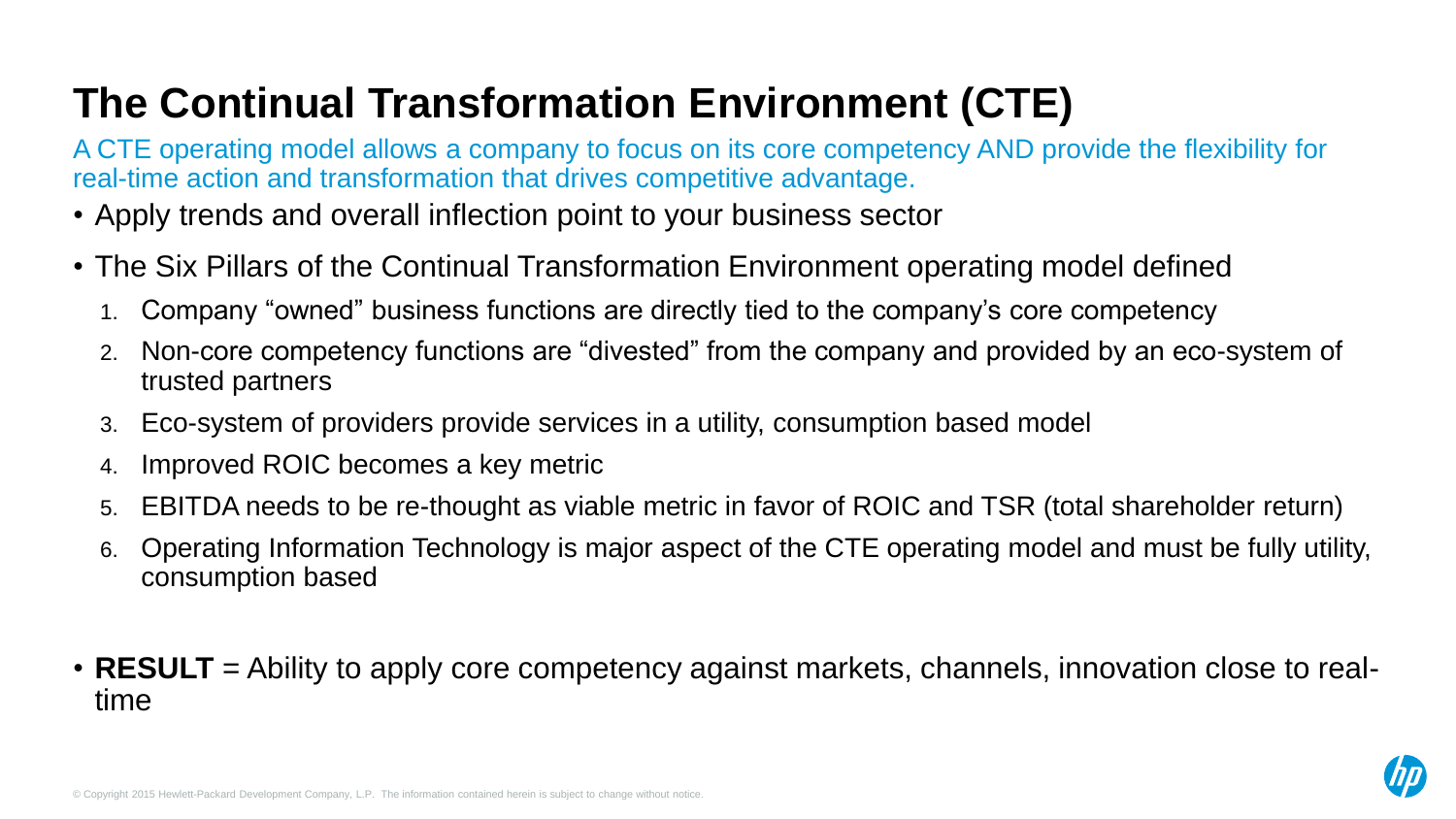# **Cloud as the Base**

Every aspect of operating IT must move to the cloud. A company should never purchase compute power (servers) or storage again. Period.

- Cloud defined
	- On-demand self-service
	- Resource pooling
	- Rapid elasticity
	- Measured service
- Outcome more important than tactic
	- Public cloud
	- Private cloud
	- Virtual private cloud
	- Converged Cloud Operating Model (CCOM)
- Cloud service models
	- Software as a Service (SWaaS)
	- Platform as a Service (PaaS)
	- Infrastructure as a Service (IaaS)
- Security and Reliability

#### Oracle Solutions

Oracle Cloud – Platform as a Service

- Elastic compute
- **Flexible configuration**
- Secure infrastructure
- Robust monitoring

Oracle Infrastructure as a Service – compute and storage

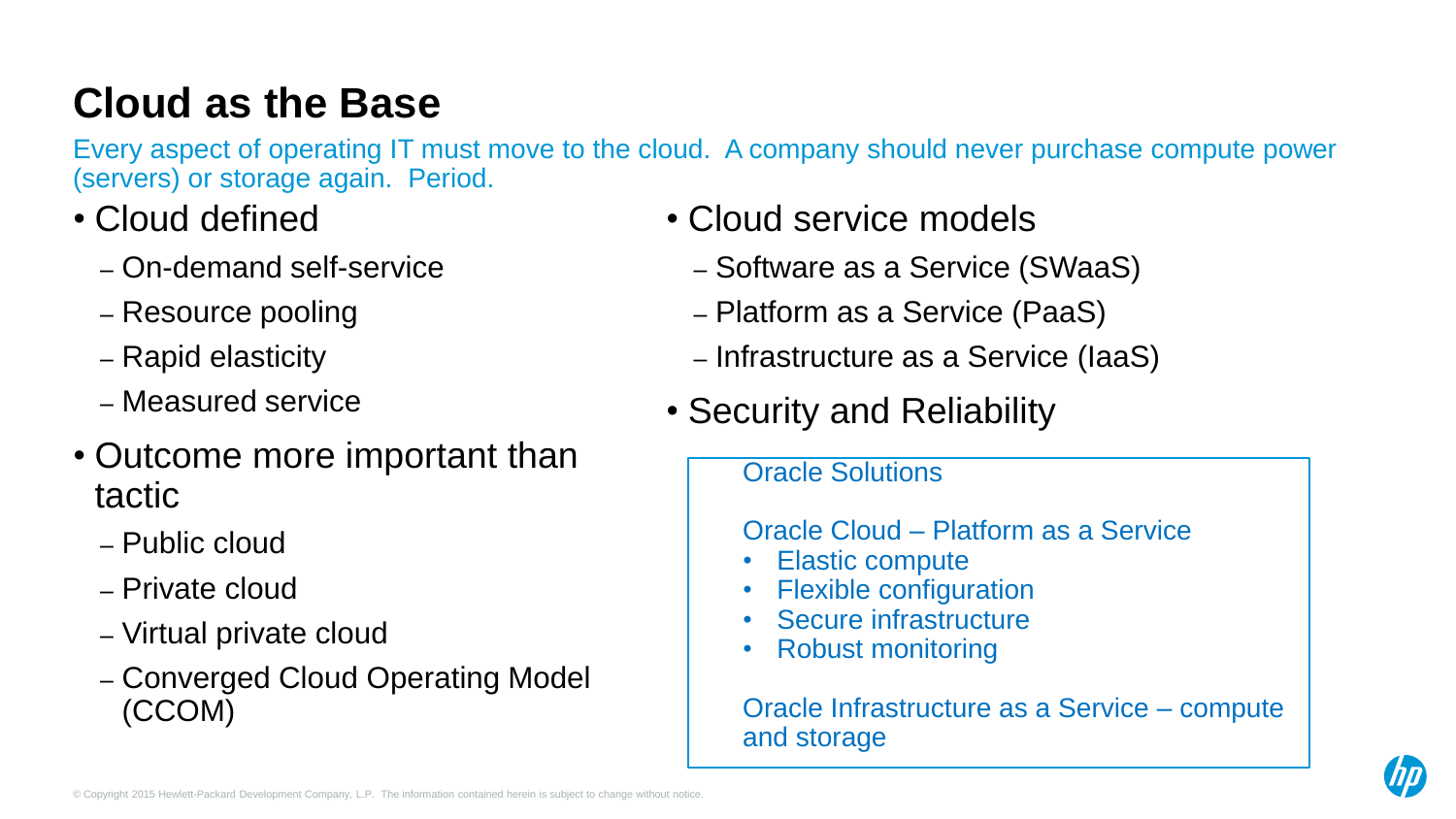# **The Mobile World**

Under the CTE operating model, technology enablers must be delivered in a Geographic and Device Independent Architecture (GDIA)

- Consumerization and "Applification"
- Today, only 11% business users use technology 100% of the time from the office
- Mobile Device Management and BYOD
- Service Oriented Architecture and API Library
- Mobile Middleware
- Mobile Security

Oracle Solutions

Oracle Mobile Security Suite Oracle Mobile Suite/Application Framework Oracle SOA Suite Oracle API Management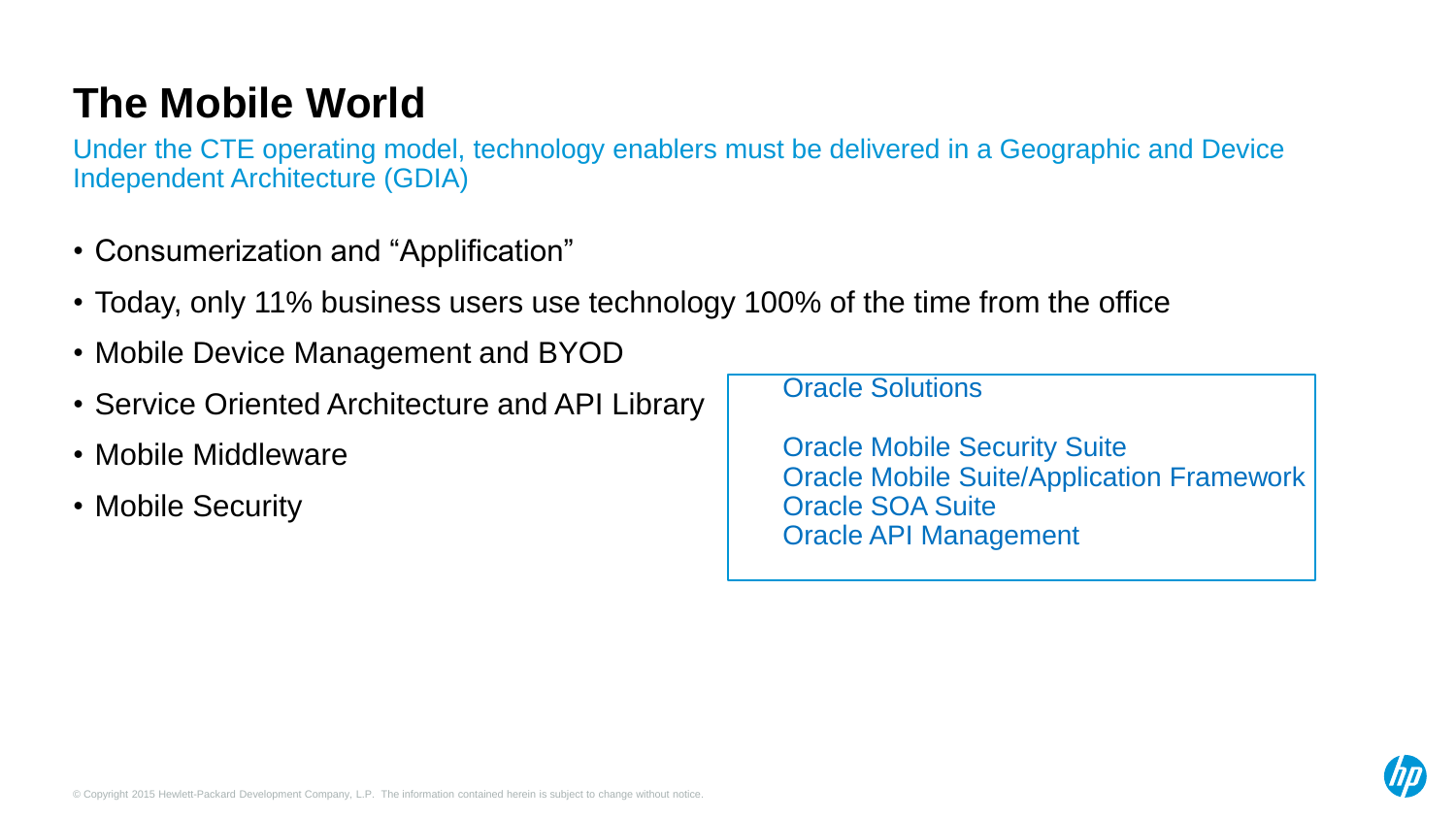# **The Enterprise App Store**

The vast majority if not all business user technology enablers must be offered through a "consumer friendly" enterprise app store

- Build and run, license and maintenance fees and CAPEX expense is over
- Massive customization is over. COTS is preferred with modules for custom configuration that do not interfere with patches and upgrades
- Software as a Service 100% of the time. Client/Server SW providers that do not make it easy to move to SaaS models are at risk to "ISVs"
- Open source must be taken into consideration
- The Enterprise App Store as your business user portal
- Multi-partner environment and BYOA capability

Oracle Solutions. \*\*Oracle is late to the party and challenging to move client/server licenses to cloud, consumption deployment\*\* OAUG must continue to move Oracle into the right direction.

### SWaaS solutions

- CRM on Demand
- Fusion
- *Oracle HR Cloud\*\**
- *Oracle CX Cloud\*\**
- *Oracle ERP Cloud\*\**
- *Oracle EPM Cloud\*\**
- *Oracle SCM Cloud\*\**
- *Oracle Analytics Cloud\*\**

Enterprise App Store - TBD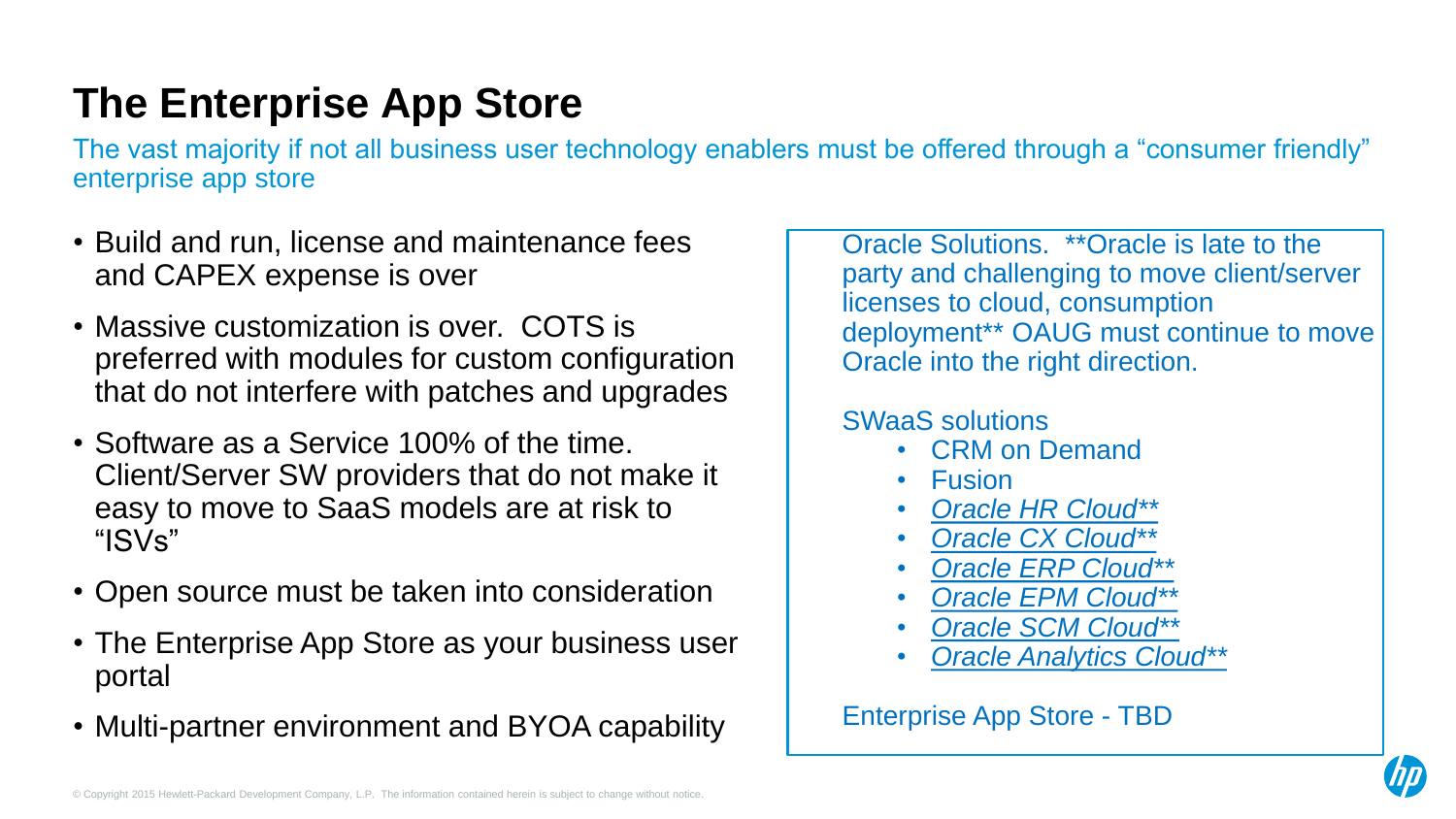# **Data as the Core Asset**

The CTE operating model with IT as a utility as the foundation does not negate Data as the Core Asset. Own and nourish your data.

- Data as an asset compatible with both cloud and IT as a utility
- Data explosion and the Internet of Everything/Internet of Things
- Data lakes supplanting structured data warehouses
- Open source must be considered as a supplement
- Master Data Management even more important in CTE operating model
- All about the Analytics technology enablers in the Enterprise Apps Store

Oracle Solutions. \*\*Oracle is late to the party and challenging to move client/server licenses to cloud, consumption deployment\*\* OAUG must continue to move Oracle into the right direction.

Data as a Service Oracle Analytics Cloud Oracle Database 12C for SaaS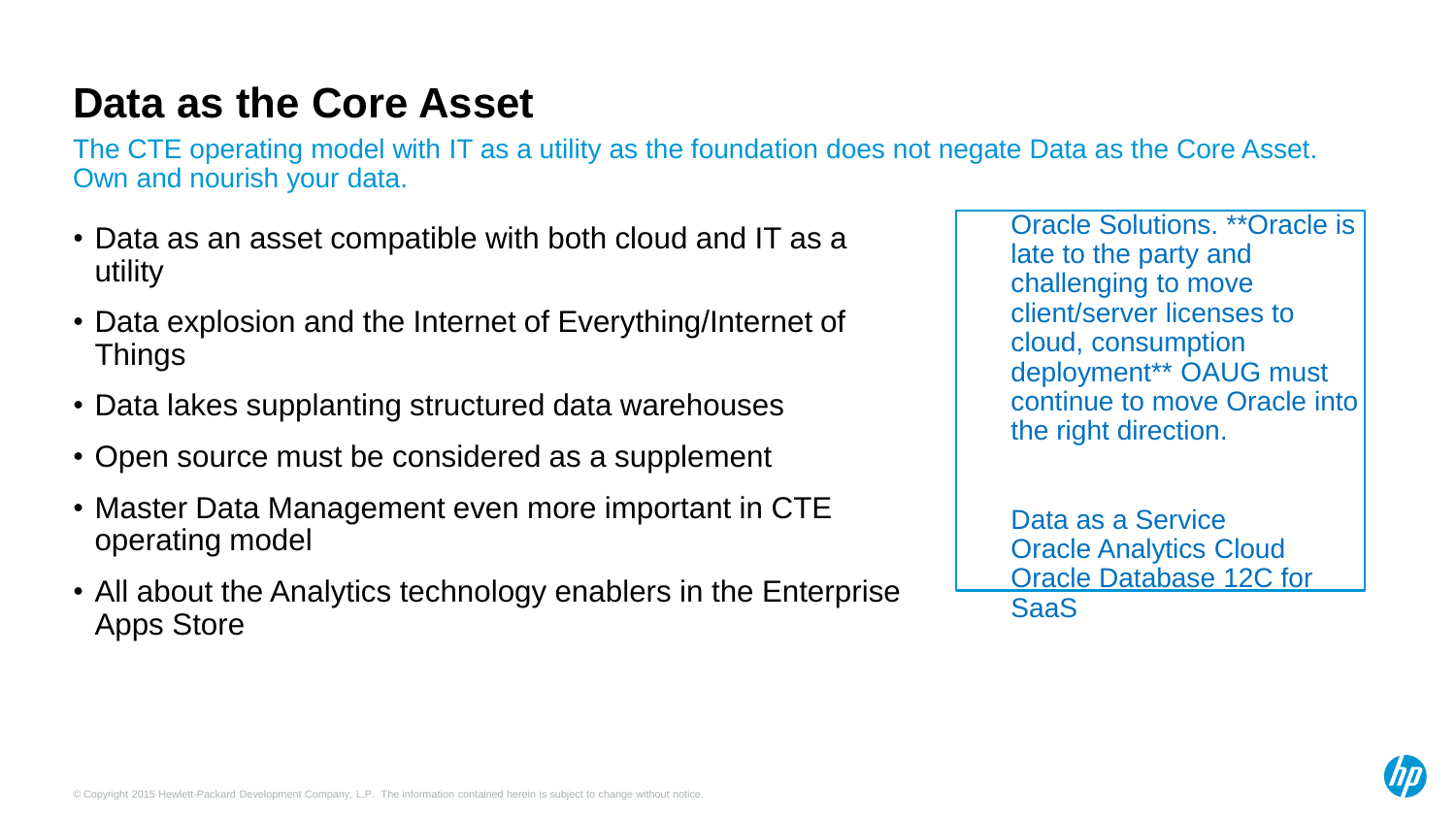# **The IT Department of the Future**

The IT department of the future is a service brokerage providing governance, standards and architecture for the eco-system of providers in a utility, consumption based environment

- Definition of IT as a service broker
- Presumption is never to own, never to build and run. 100% OPEX environment
- IT as the owners of:
	- Eco-System Governance
	- IT Standards
	- IT Architecture
- The IT Department of ONE?
- Shift of IT jobs and roles from the company to the eco-system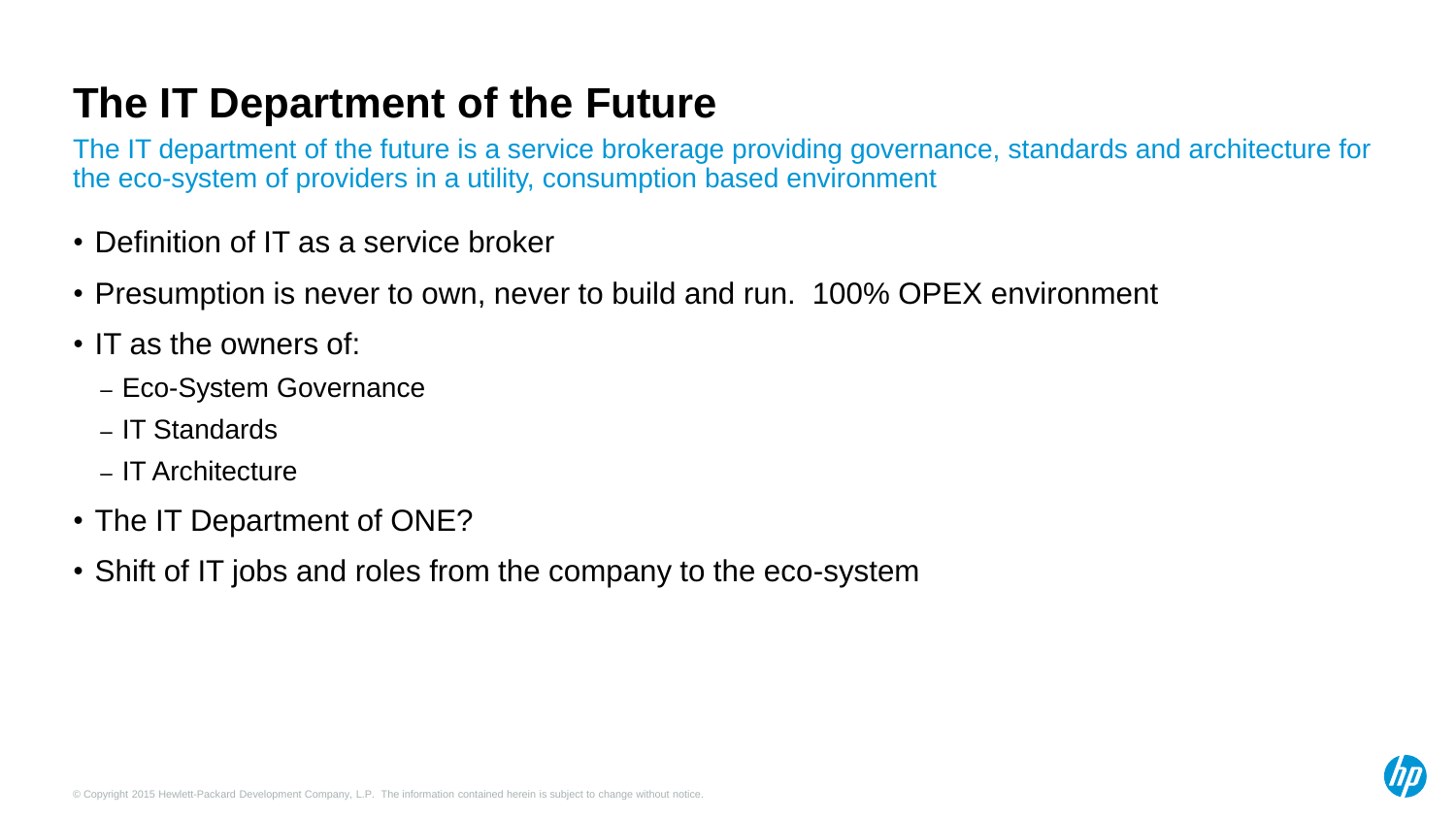# **Where Do We Go From Here?**

Companies in general are not moving fast enough to the CTE operating model. They are at risk. This change will start and probably should come from mandate from above.

- Successful transformation agents have been mandate driven (Gates, Jobs, Bezos, Zuckerberg)
- Three camps of CIOs
	- The traditional CIO
	- The incremental CIO
	- The transformative CIO
- The "Hero" IT Department and CIO is transparent and nameless
- First step, timeframe and roadmap mandate
- Recognize a journey's route can change

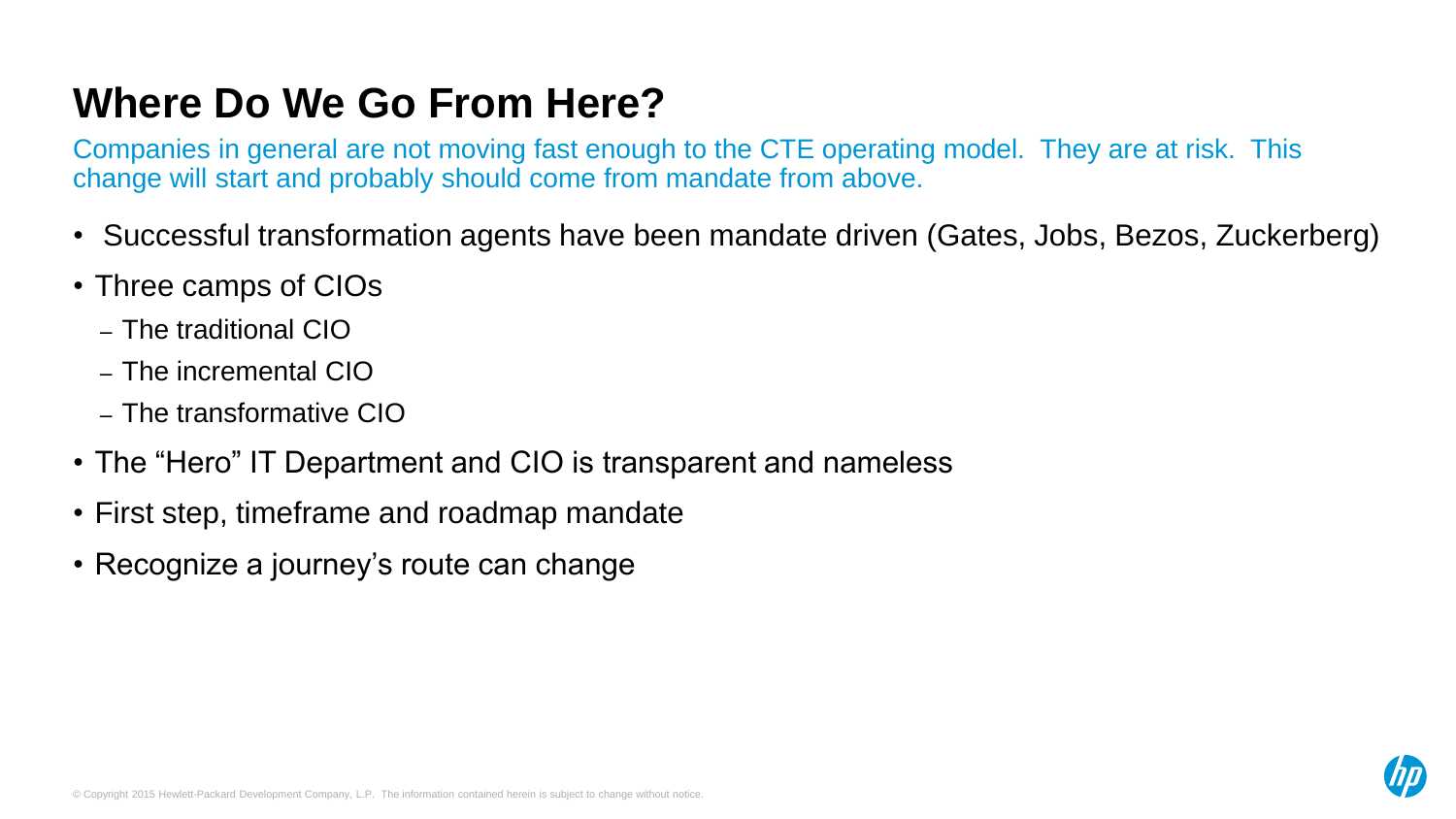